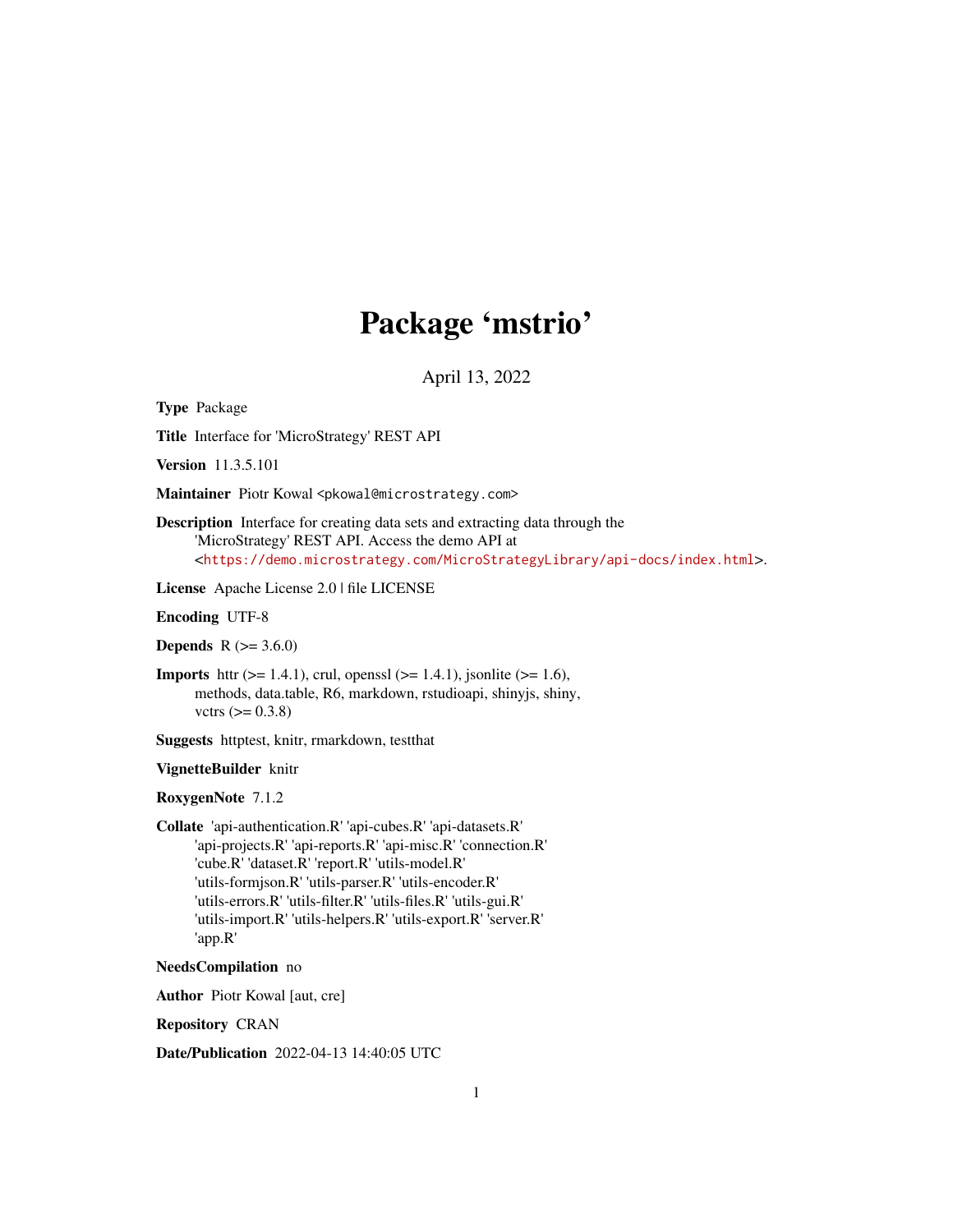## <span id="page-1-0"></span>R topics documented:

| Index |  |  |  |  |  |  |  |  |  |  |  |  |  |  |  |  |  |  | 16 |  |
|-------|--|--|--|--|--|--|--|--|--|--|--|--|--|--|--|--|--|--|----|--|
|       |  |  |  |  |  |  |  |  |  |  |  |  |  |  |  |  |  |  |    |  |
|       |  |  |  |  |  |  |  |  |  |  |  |  |  |  |  |  |  |  |    |  |
|       |  |  |  |  |  |  |  |  |  |  |  |  |  |  |  |  |  |  |    |  |
|       |  |  |  |  |  |  |  |  |  |  |  |  |  |  |  |  |  |  |    |  |

| Connection |  |  |
|------------|--|--|
|            |  |  |

Connect to the MicroStrategy environment.

#### Description

Allows to establish, renew, check status and close the connection with MicroStrategy Intelligence Server.

#### Public fields

base\_url URL of the MicroStrategy REST API server.

- username Your username.
- password Your password.
- project\_name Name of the connected MicroStrategy Project. One of project name or project id is necessary.
- project\_id ID of the connected MicroStrategy Project. One of project name or project id is necessary.

login\_mode Specifies authentication mode to use. Standard = 1 (default) or LDAP = 16.

ssl\_verify If True (default), verifies the server's SSL certificates with each request.

web\_version The current web version

iserver\_version The current I-Server version

auth\_token The authentication token returned by the I-Server

cookies Cookies

identity\_token Identity token for delegated session. Used for connection initialized by GUI. verbose If True (default), displays additional messages.

#### Methods

#### Public methods:

- [Connection\\$new\(\)](#page-2-0)
- [Connection\\$connect\(\)](#page-2-1)
- [Connection\\$delegate\(\)](#page-2-2)
- [Connection\\$get\\_identity\\_token\(\)](#page-2-3)
- [Connection\\$close\(\)](#page-3-0)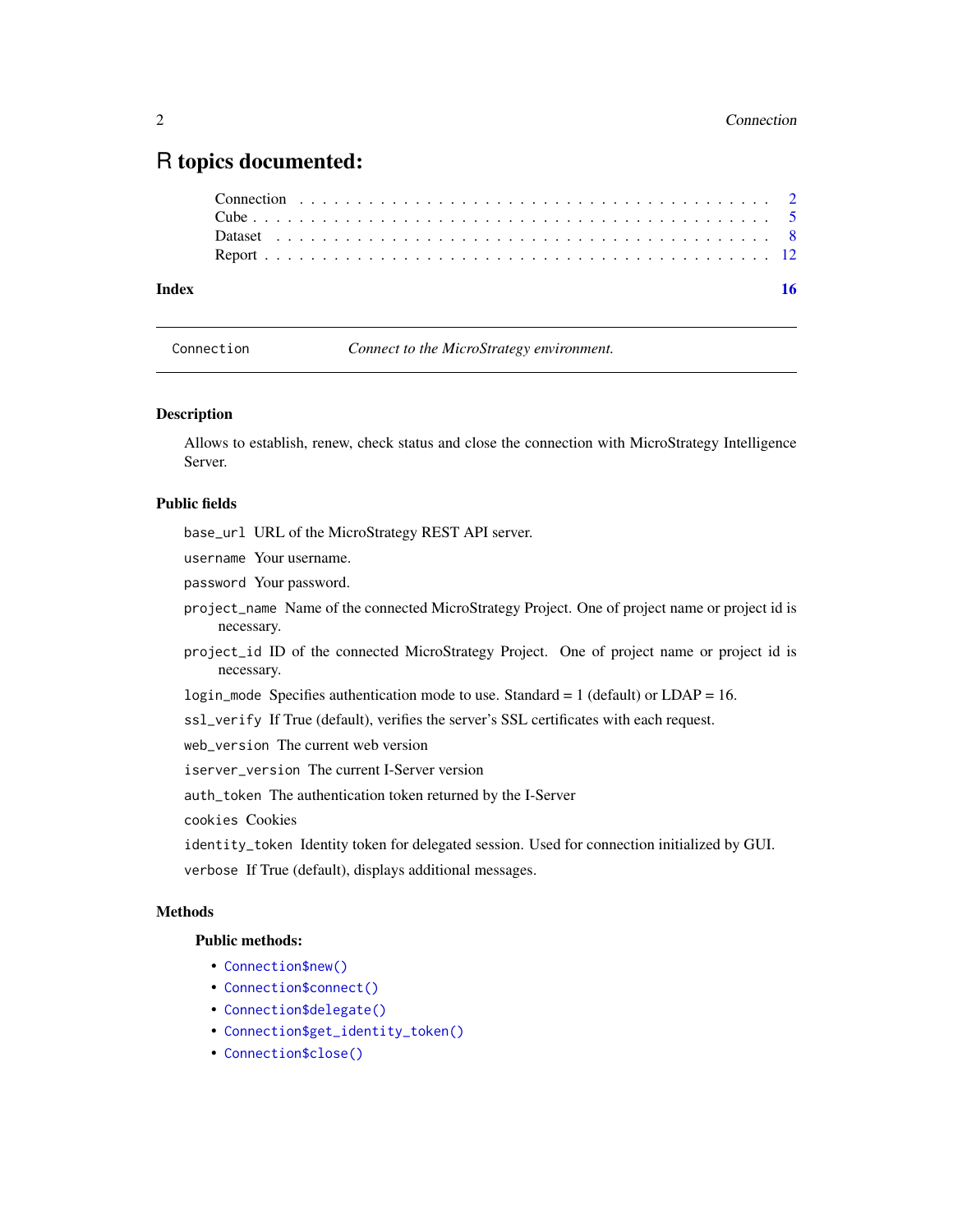#### Connection 3

- [Connection\\$renew\(\)](#page-3-1)
- [Connection\\$status\(\)](#page-3-2)
- [Connection\\$clone\(\)](#page-3-3)

<span id="page-2-0"></span>Method new(): Establishes new connection with MicroStrategy Intelligence Server.

```
Usage:
Connection$new(
 base_url,
 username = NULL,
 password = NULL,
 project_name = NULL,
 project_id = NULL,login_model = 1,ssl_verify = TRUE,
 proxies = NULL,
 identity_token = NULL,
  verbose = TRUE
)
```
#### *Arguments:*

base\_url URL of the MicroStrategy REST API server.

```
username Your username.
```
- password Your password.
- project\_name Name of the connected MicroStrategy Project. One of project name or project id is necessary.
- project\_id ID of the connected MicroStrategy Project. One of project name or project id is necessary.
- login\_mode Specifies authentication mode to use. Standard =  $1$  (default) or LDAP = 16.
- ssl\_verify If True (default), verifies the server's SSL certificates with each request.
- proxies If NULL (default) proxy is not defined. To set proxy use formula: (<username>:<password>@)<ip\_address>:< ()-optional
- identity\_token Identity token for delegated session. Used for connection initialized by GUI.

verbose If True, displays additional messages. FALSE by default.

*Returns:* A new "Connection" object.

<span id="page-2-1"></span>Method connect(): Establishes new connection with MicroStrategy Intelligence Server, or renews active connection.

*Usage:* Connection\$connect()

<span id="page-2-2"></span>Method delegate(): Delegates identity token to get authentication token and connect to MicroStrategy Intelligence Server

*Usage:* Connection\$delegate()

<span id="page-2-3"></span>Method get\_identity\_token(): Gets identity token using existing authentication token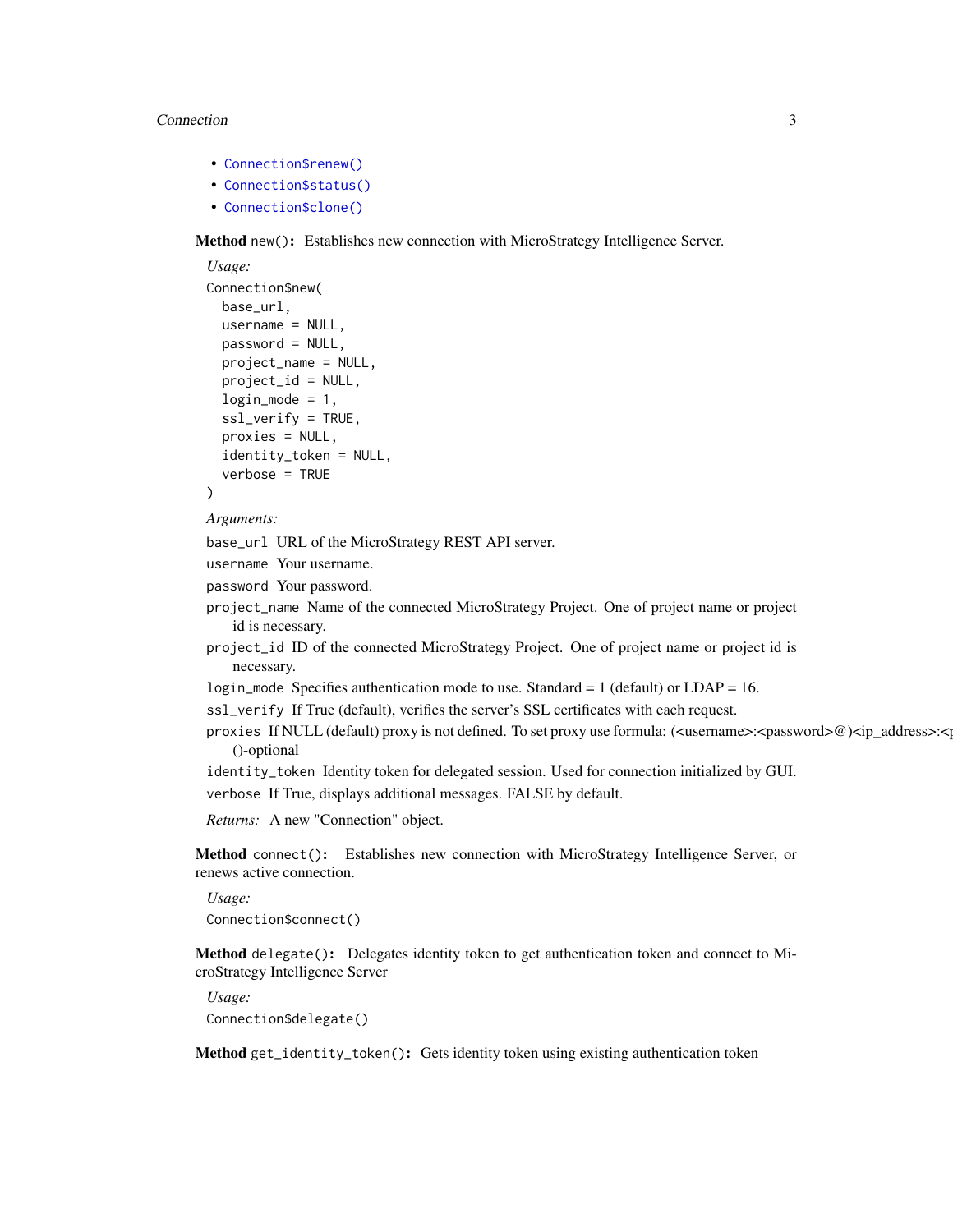#### 4 Connection

```
Usage:
Connection$get_identity_token()
```
<span id="page-3-0"></span>Method close(): Closes a connection with MicroStrategy REST API.

*Usage:* Connection\$close()

<span id="page-3-1"></span>Method renew(): Renews connection with MicroStrategy REST API.

*Usage:* Connection\$renew()

<span id="page-3-2"></span>Method status(): Displays status of the connection with MicroStrategy REST API.

```
Usage:
Connection$status()
```
<span id="page-3-3"></span>Method clone(): The objects of this class are cloneable with this method.

```
Usage:
Connection$clone(deep = FALSE)
Arguments:
```
deep Whether to make a deep clone.

### Examples

```
## Not run:
# Create a connection object.
connection = Connection$new(base_url, username, password, project_name)
# Connect or renew connection.
connection$connect()
# Check connection status.
connection$status()
# Renew connection to reset timeout counter.
connection$renew()
# Close connection.
connection$close()
## End(Not run)
```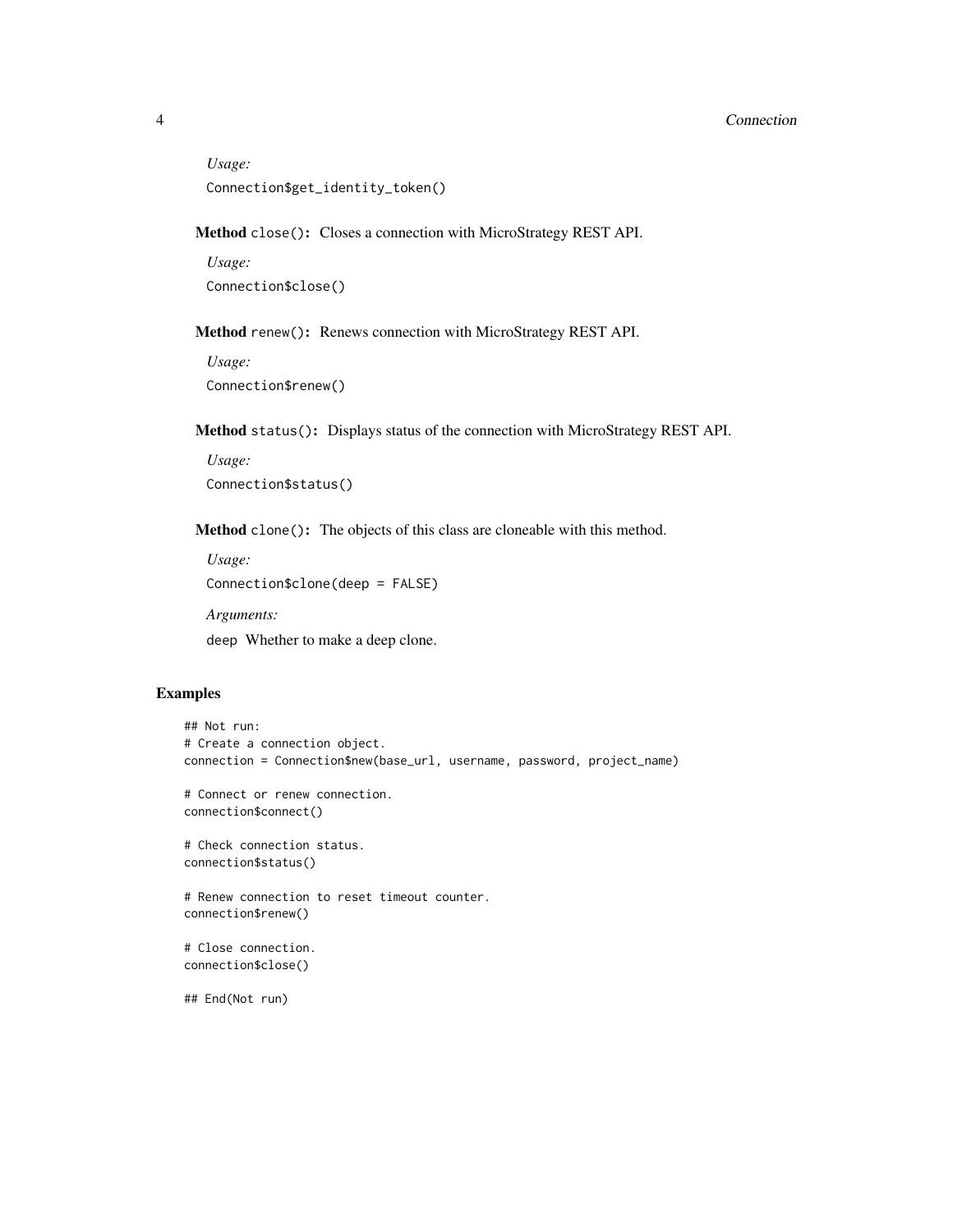#### <span id="page-4-0"></span>Description

Access, filter, publish, and extract data from MicroStrategy in-memory cubes

Create a Cube object to load basic information on a cube dataset. Specify subset of cube to be fetched through apply\_filters() and clear\_filters(). Fetch dataset through to\_dataframe() method.

#### Public fields

connection MicroStrategy connection object

cube\_id Identifier of a report.

parallel If TRUE, downloads cube data asynchronously. FALSE by default.

name Cube name.

owner\_id ID of Cube owner.

path Exact path of the cube location.

last\_modified Date of latest Cube modification.

size Cube size.

status Cube status.

attributes Cube attributes.

metrics Cube metrics

attr\_elements Cube attribute elements.

selected\_attributes Attributes selected for filtering.

selected\_metrics Metrics selected for filtering.

selected\_attr\_elements Attribute elements selected for filtering.

dataframe Dataframe containing data fetched from the Cube.

dataframe\_list List of dataframes split to match tables in Cube.

instance\_id Identifier of an instance if cube instance has been already initialized.

#### Methods

#### Public methods:

- [Cube\\$new\(\)](#page-2-0)
- [Cube\\$to\\_dataframe\(\)](#page-5-0)
- [Cube\\$apply\\_filters\(\)](#page-5-1)
- [Cube\\$clear\\_filters\(\)](#page-5-2)
- [Cube\\$get\\_attr\\_elements\(\)](#page-6-0)
- [Cube\\$update\(\)](#page-6-1)
- [Cube\\$save\\_as\(\)](#page-6-2)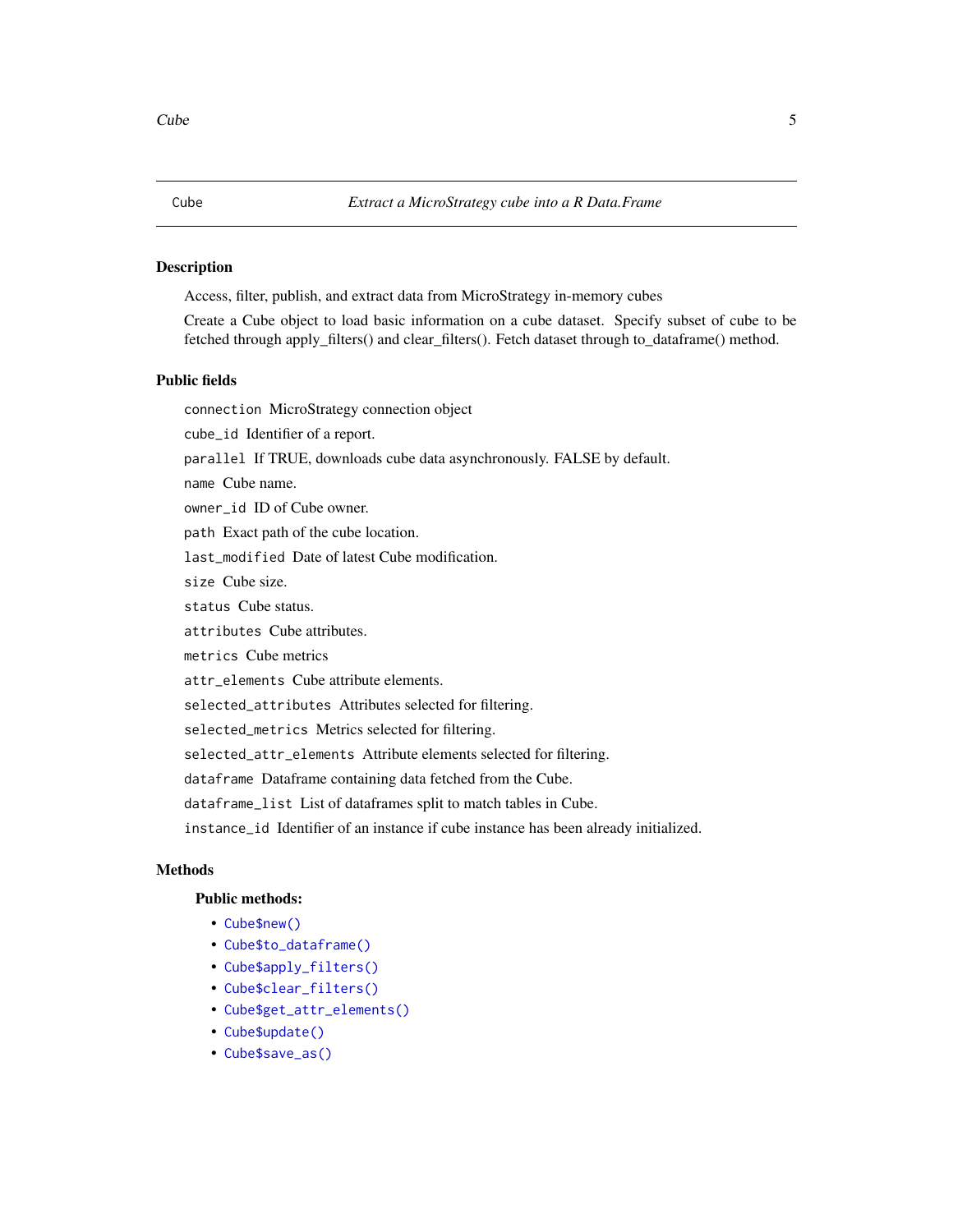```
• Cube$clone()
```
Method new(): Initialize an instance of a cube.

*Usage:*

Cube\$new(connection, cube\_id, instance\_id = NULL, parallel = FALSE)

*Arguments:*

connection MicroStrategy connection object. See Connection class.

cube\_id Identifier of a pre-existing cube containing the required data.

- instance\_id Identifier of an instance if cube instance has been already initialized, NULL by default.
- parallel (bool, optional): If True, utilize optimal number of threads to increase the download speed. If False (default), this feature will be disabled.

<span id="page-5-0"></span>Method to\_dataframe(): Extract contents of a cube into a R Data Frame.

*Usage:*

```
Cube$to_dataframe(limit = NULL, multi_df = FALSE, callback = function(x, y) {
})
```
*Arguments:*

- limit (int, optional): Used to control data extraction behaviour on cubes with a large number of rows. By default the limit is calculated automatically. If TRUE, overrides automatic limit.
- multi\_df If True (default), returns a list of dataframes resembling the table structure of the cube. If FALSE, returns one dataframe.
- callback used by the GUI to extract the progress information.

*Returns:* Dataframe with data fetched from the given Cube.

<span id="page-5-1"></span>Method apply\_filters(): Apply filters on the cube data so only the chosen attributes, metrics, and attribute elements are retrieved from the Intelligence Server.

```
Usage:
Cube$apply_filters(
 attributes = NULL,
 metrics = NULL,attr_elements = NULL,
  operator = "In"
)
```
*Arguments:*

- attributes (list or None, optional): ID numbers of attributes to be included in the filter. If list is empty, no attributes will be selected and metric data will be aggregated.
- metrics (list or None, optional): ID numbers of metrics to be included in the filter. If list is empty, no metrics will be selected.
- attr\_elements (list or None, optional): Attributes' elements to be included in the filter.
- <span id="page-5-2"></span>operator (character, optional): Supported view filter operators are either "In" or "NotIn". This defines whether data will include ("In") or exclude ("NotIn") the supplied attr\_elements values.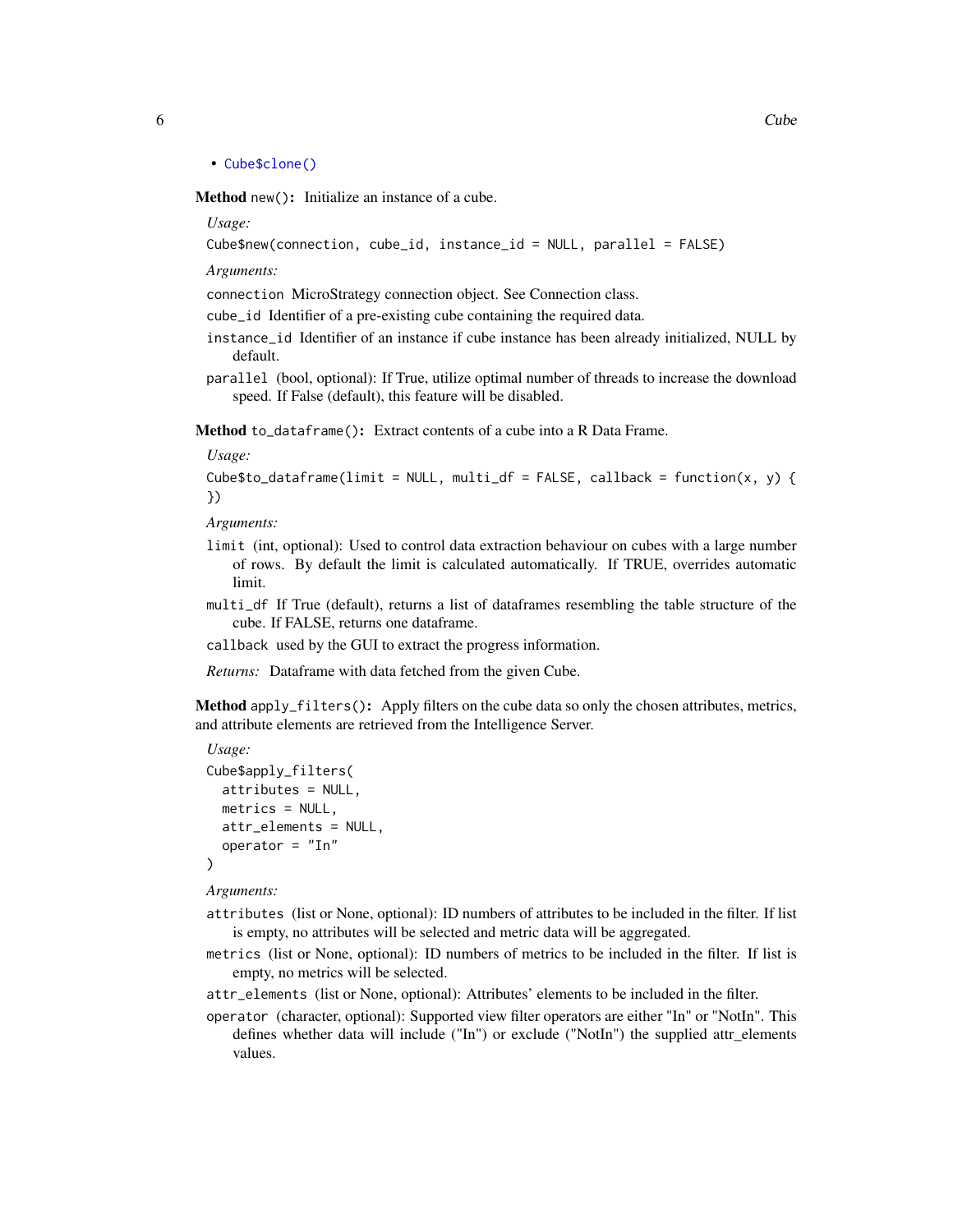Method clear\_filters(): Clear previously set filters, allowing all attributes, metrics, and attribute elements to be retrieved.

*Usage:* Cube\$clear\_filters()

<span id="page-6-0"></span>Method get\_attr\_elements(): Load all attribute elements of the Cube. Accessible via Cube\$attr\_elements Fetching attriubte elements will also allow for validating attriute elements by the filter object.

*Usage:* Cube\$get\_attr\_elements(limit = 50000, verbose = TRUE) *Arguments:*

verbose If TRUE, displays list of attribute elements.

<span id="page-6-1"></span>Method update(): Update single-table cube easily with the data frame stored in the Cube instance (cube\$dataframe). Before the update, make sure that the data frame has been modified.

*Usage:*

Cube\$update(update\_policy = "update")

*Arguments:*

update\_policy (character) Update operation to perform. One of 'add' (inserts new, unique rows), 'update' (updates data in existing rows and columns), 'upsert' (updates existing data and inserts new rows), or 'replace' (replaces the existing data with new data).

<span id="page-6-2"></span>Method save\_as(): Creates a new single-table cube with the data frame stored in the Cube instance (cube\$dataframe). Before the update, make sure that the data exists.

*Usage:*

Cube\$save\_as(name, description = NULL, folder\_id = NULL, table\_name = NULL)

*Arguments:*

- name (character): Name of the dataset. Must be less than or equal to 250 characters.
- description (character, optional): Description of the dataset. Must be less than or equal to 250 characters.
- folder\_id ID of the shared folder that the dataset should be created within. If 'None', defaults to the user's My Reports folder.
- table\_name (character, optional) Name of the table. If NULL, the first table name of the original cube will be used.

Method clone(): The objects of this class are cloneable with this method.

*Usage:*

Cube\$clone(deep = FALSE)

*Arguments:*

deep Whether to make a deep clone.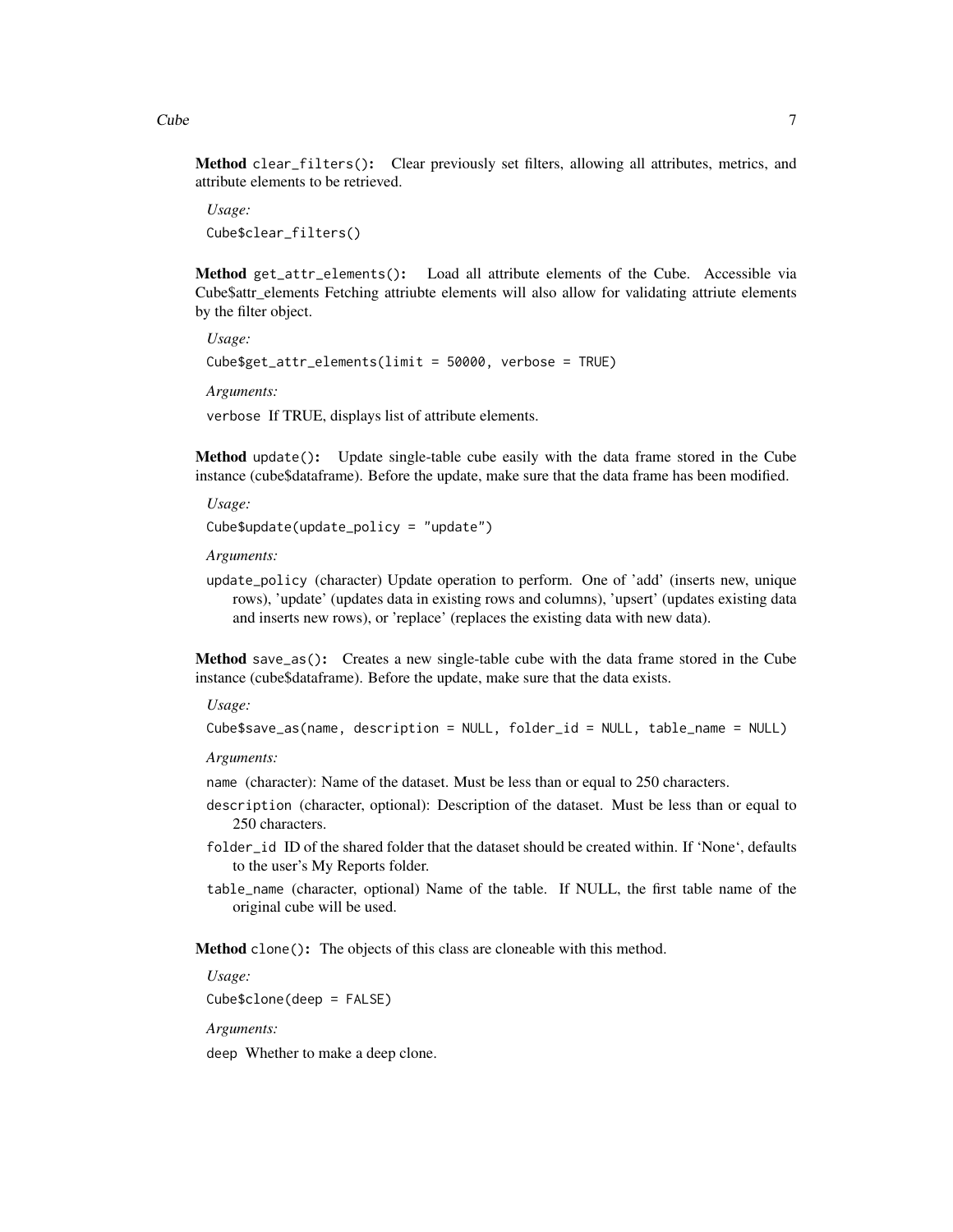#### 8 Dataset **Department of the Contract of the Contract of the Contract of the Contract of the Contract of the Contract of the Contract of the Contract of the Contract of the Contract of the Contract of the Contract of the C**

#### Examples

```
## Not run:
# Create a connection object.
connection = Connection$new(base_url, username, password, project_name)
# Create a cube object.
my_cube <- Cube$new(connection=conn, cube_id="...")
# See attributes and metrics in the report.
my_cube$attributes
my_cube$metrics
my_cube$attr_elements
# Specify attributes and metrics (columns) to be fetched.
my_cube$apply_filters(attributes = my_report$attributes[1:2],
                         metrics = my_report$metrics[1:2])
# See the selection of attributes, metrics and attribute elements.
my_cube$selected_attributes
my_cube$selected_metrics
my_cube$selected_attr_elements
# Clear filtering to load a full dataset.
my_cube$clear_filters()
# Fetch data from the Intelligence Server.
my_cube$to_dataframe()
# See the dataframe.
my_cube$dataframe
## End(Not run)
```
Dataset *Create, update, delete and certify MicroStrategy datasets*

#### Description

When creating a new dataset, provide a dataset name and an optional description. When updating a pre-existing dataset, provide the dataset identifier. Tables are added to the dataset in an iterative manner using 'add\_table()'.

#### Public fields

connection MicroStrategy connection object

name Name of the dataset

description Description of the dataset. Must be less than or equal to 250 characters

folder\_id If specified the dataset will be saved in this folder

<span id="page-7-0"></span>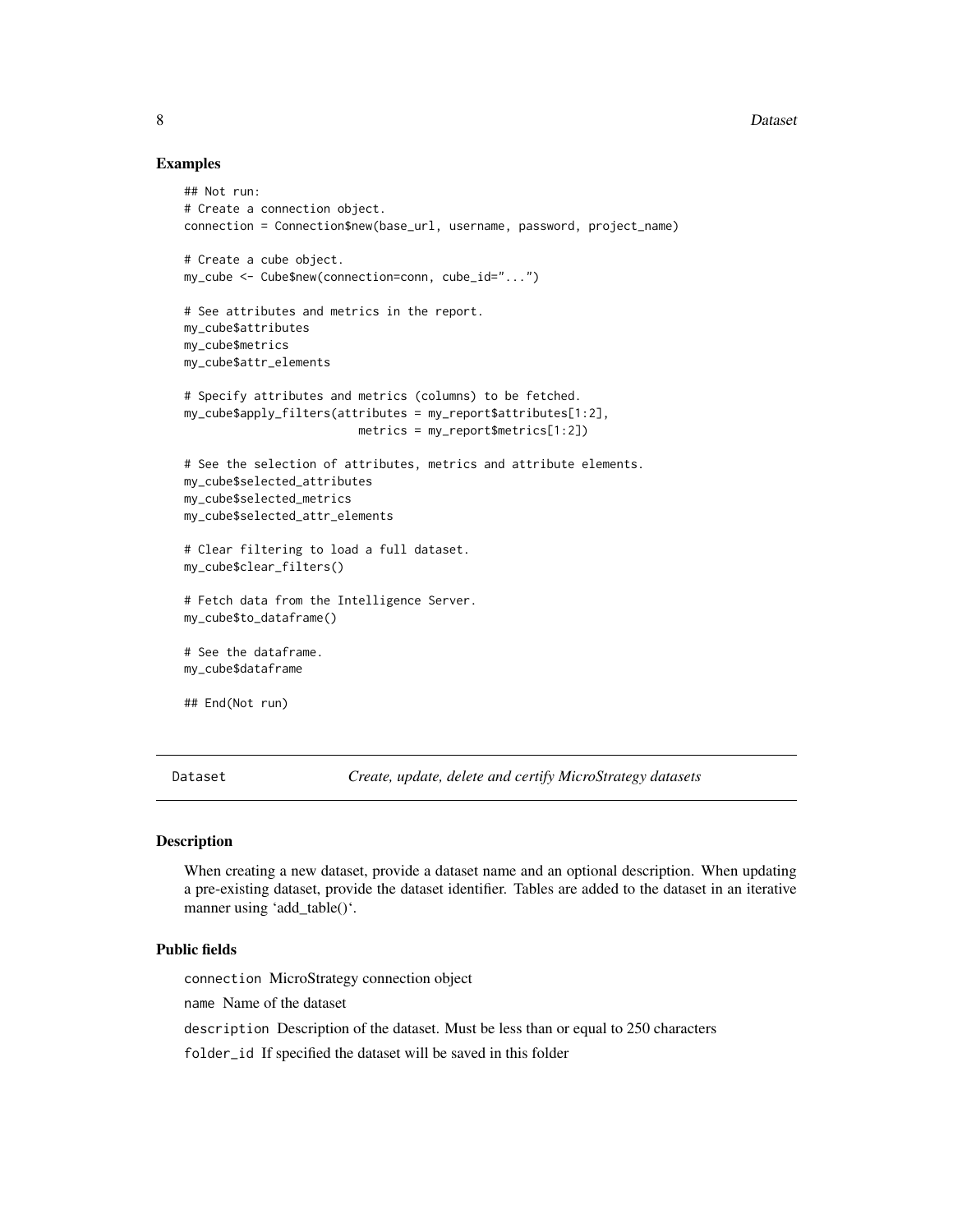#### Dataset 9

dataset\_id Identifier of a pre-existing dataset. Used when updating a pre-existing dataset owner\_id Owner ID

path Cube path

modification\_time Last modification time, "yyyy-MM-dd HH:mm:ss" in UTC

size Cube size

cube\_state Cube status,for example, 0=unpublished, 1=publishing, 64=ready verbose If True (default), displays additional messages.

#### **Methods**

#### Public methods:

- [Dataset\\$new\(\)](#page-2-0)
- [Dataset\\$add\\_table\(\)](#page-8-0)
- [Dataset\\$create\(\)](#page-9-0)
- [Dataset\\$update\(\)](#page-6-1)
- [Dataset\\$publish\(\)](#page-10-0)
- [Dataset\\$publish\\_status\(\)](#page-10-1)
- [Dataset\\$delete\(\)](#page-10-2)
- [Dataset\\$certify\(\)](#page-10-3)
- [Dataset\\$clone\(\)](#page-3-3)

Method new(): Interface for creating, updating, and deleting MicroStrategy in-memory datasets.

```
Usage:
Dataset$new(
 connection,
 name = NULL,description = NULL,
 dataset_id = NULL,
  verbose = TRUE
)
```
*Arguments:*

connection MicroStrategy connection object returned by 'Connection\$New()'.

name (character): Name of the dataset.

- description (character, optional): Description of the dataset. Must be less than or equal to 250 characters.
- dataset\_id (character, optional): Identifier of a pre-existing dataset. Used when updating a pre-existing dataset.
- verbose Setting to control the amount of feedback from the I-Server.

*Details:* When creating a new dataset, provide a dataset name and an optional description. When updating a pre-existing dataset, provide the dataset identifier. Tables are added to the dataset in an iterative manner using 'add\_table()'.

<span id="page-8-0"></span>*Returns:* A new 'Datasets' object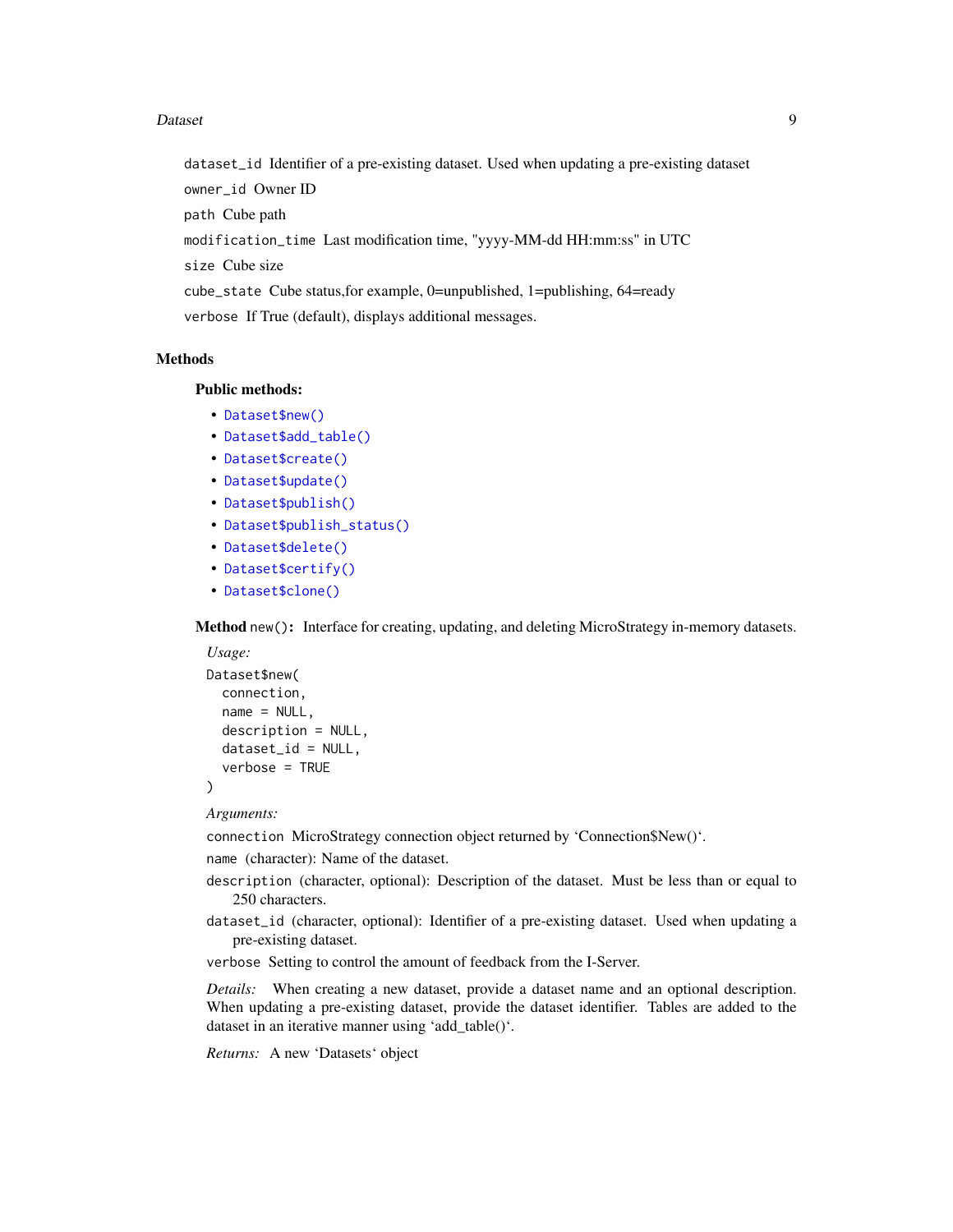Method add\_table(): Add a data.frame to a collection of tables which are later used to update the MicroStrategy dataset

```
Usage:
Dataset$add_table(
  name,
  data_frame,
  update_policy,
  to_metric = NULL,
  to attribute = NULL)
```
*Arguments:*

name (character): Logical name of the table that is visible to users of the dataset in MicroStrategy.

data\_frame ('data.frame'): R data.frame to add or update.

- update\_policy (character): Update operation to perform. One of 'add' (inserts new, unique rows), 'update' (updates data in existing rows and columns), 'upsert' (updates existing data and inserts new rows), or 'replace' (replaces the existing data with new data).
- to\_metric (optional, vector): By default, R numeric data types are treated as metrics in the MicroStrategy dataset while character and date types are treated as attributes. For example, a column of integer-like strings ("1", "2", "3") would, by default, be an attribute in the newly created dataset. If the intent is to format this data as a metric, provide the respective column name as a character vector in 'to\_metric' parameter.
- to\_attribute (optional, vector): Logical opposite of 'to\_metric'. Helpful for formatting an integer-based row identifier as a primary key in the dataset.
- *Details:* Add tables to the dataset in an iterative manner using 'add table()'.

<span id="page-9-0"></span>Method create(): Create a new dataset.

```
Usage:
Dataset$create(
  folder_id = NULL,
  auto_upload = TRUE,
  auto_publish = TRUE,
  chunksize = 1e+05
)
```
*Arguments:*

- folder\_id ID of the shared folder that the dataset should be created within. If 'None', defaults to the user's My Reports folder.
- auto\_upload (default TRUE) If True, automatically uploads the data to the I-Server. If False, simply creates the dataset definition but does not upload data to it.
- auto\_publish (default TRUE) If True, automatically publishes the data used to create the dataset definition. If False, simply creates the dataset but does not publish it. To publish the dataset, data has to be uploaded first.
- chunksize (int, optional) Number of rows to transmit to the I-Server with each request when uploading.

Method update(): Updates an existing dataset with new data.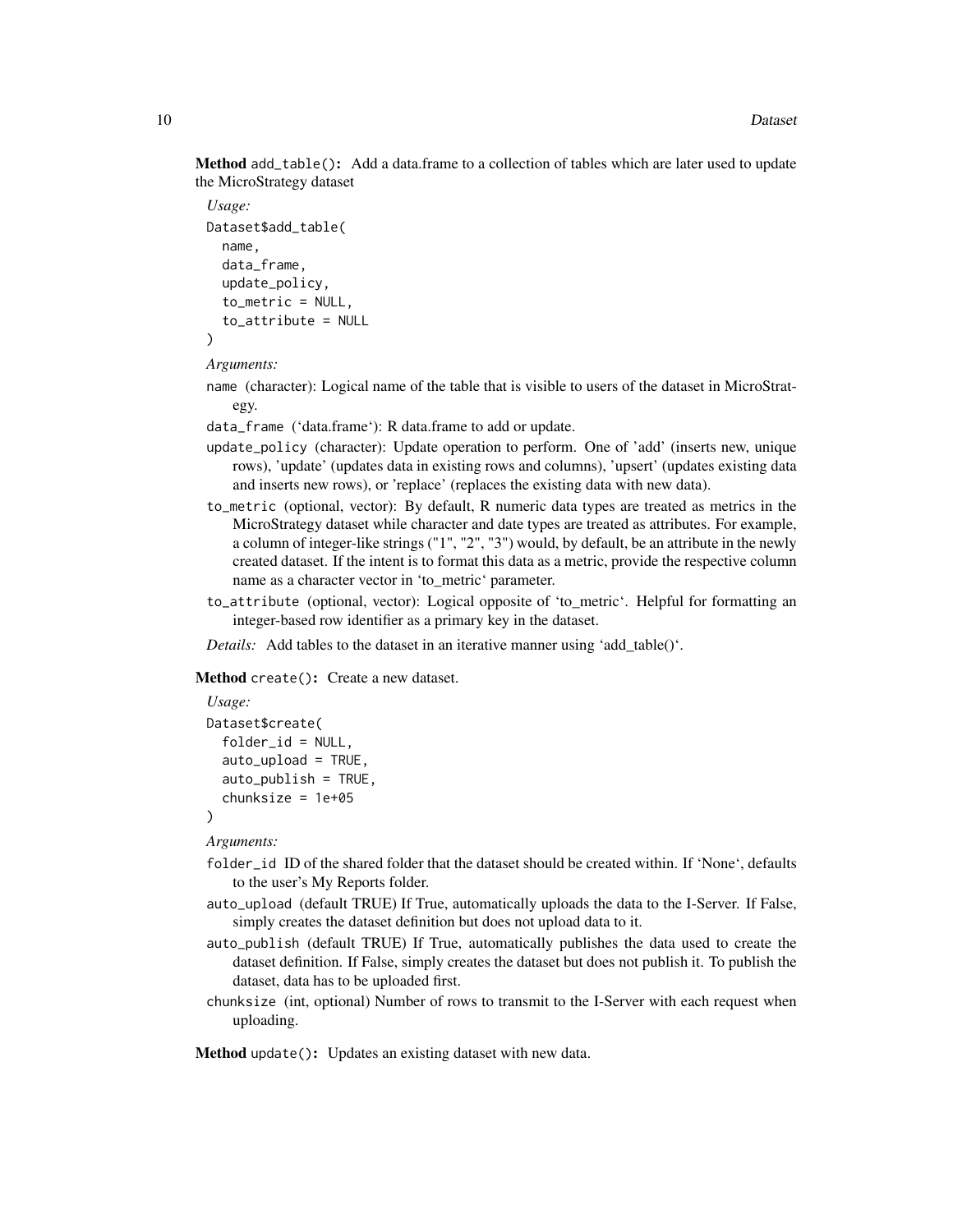#### Dataset 11

#### *Usage:*

```
Dataset$update(chunksize = 1e+05, auto_publish = TRUE)
```
*Arguments:*

- chunksize (int, optional): Number of rows to transmit to the I-Server with each request when uploading.
- auto\_publish (default TRUE) If True, automatically publishes the data. If False, data will be uploaded but the cube will not be published

<span id="page-10-0"></span>Method publish(): Publish the uploaded data to the selected dataset. A dataset can be published just once.

*Usage:* Dataset\$publish()

<span id="page-10-1"></span>Method publish\_status(): Check the status of data that was uploaded to a dataset.

*Usage:*

Dataset\$publish\_status()

*Returns:* Response status code

<span id="page-10-2"></span>Method delete(): Delete a dataset that was previously created using the REST API.

*Usage:*

Dataset\$delete()

*Returns:* Response object from the Intelligence Server acknowledging the deletion process.

<span id="page-10-3"></span>Method certify(): Certify a dataset that was previously creted using the REST API

*Usage:*

Dataset\$certify()

*Returns:* Response object from the Intelligence Server acknowledging the certification process.

Method clone(): The objects of this class are cloneable with this method.

*Usage:* Dataset\$clone(deep = FALSE)

*Arguments:*

deep Whether to make a deep clone.

### Examples

```
## Not run:
# Create data frames
df1 <- data.frame("id" = c(1, 2, 3, 4, 5),
                  "first_name" = c("Jason", "Molly", "Tina", "Jake", "Amy"),
                  "last_name" = c("Miller", "Jacobson", "Turner", "Milner", "Cooze"))
df2 <- data.frame("id" = c(1, 2, 3, 4, 5),
                  "age" = c(42, 52, 36, 24, 73),
                  "state" = c("VA", "NC", "WY", "CA", "CA"),
                  "salary" = c(50000, 100000, 75000, 85000, 250000))
```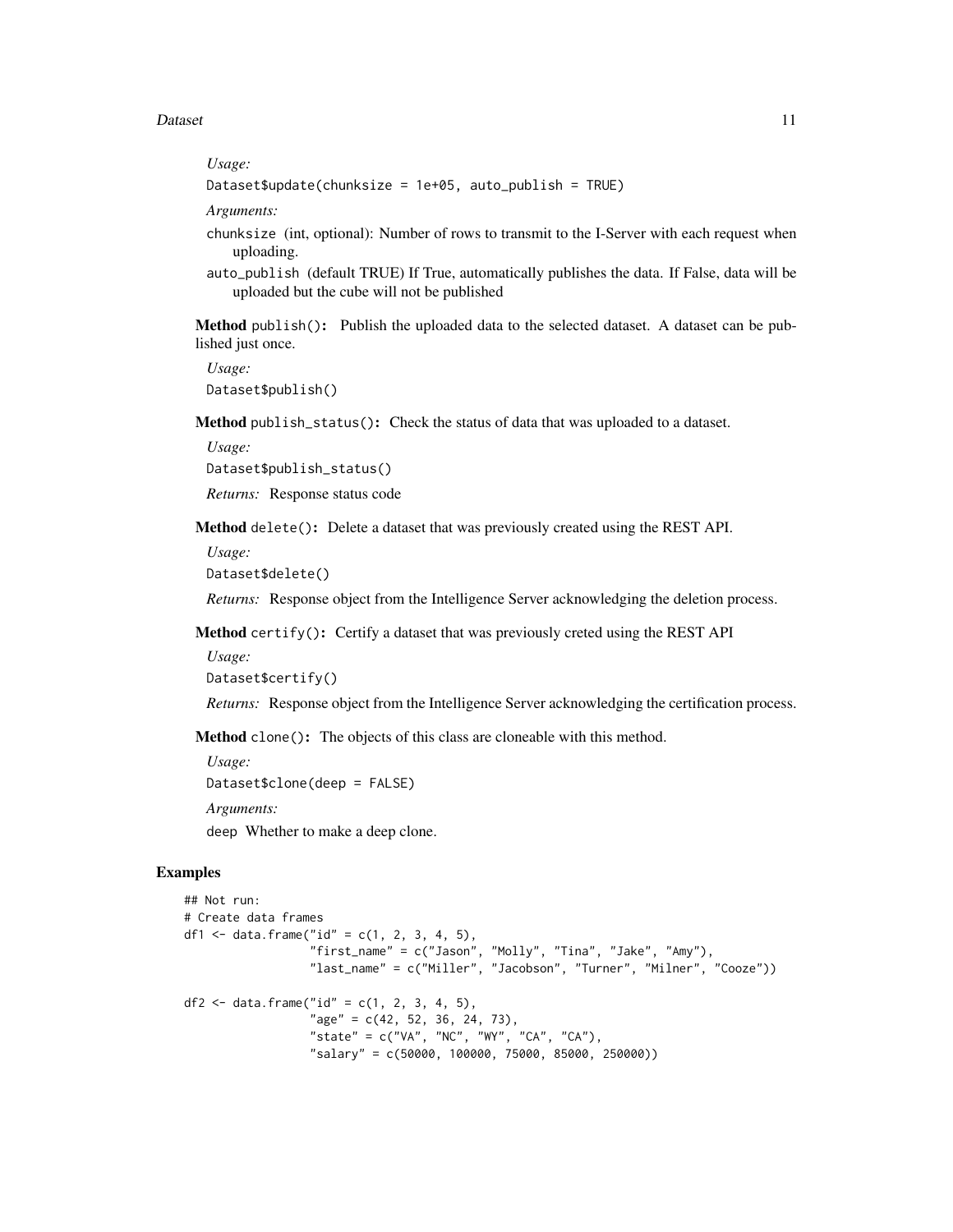```
# Create a list of tables containing one or more tables and their names
my_dataset <- Dataset$new(connection=conn, name="HR Analysis")
my_dataset$add_table("Employees", df1, "add")
my_dataset$add_table("Salaries", df2, "add")
my_dataset$create()
# By default Dataset$create() will upload the data to the Intelligence Server and publish the
dataset.
# If you just want to create the dataset but not upload the row-level data, use
Dataset$create(auto_upload=FALSE)
# followed by
Dataset$update()
Dataset$publish()
# When the source data changes and users need the latest data for analysis and reporting in
# MicroStrategy, mstrio allows you to update the previously created dataset.
ds <- Dataset$new(connection=conn, dataset_id="...")
ds$add_table(name = "Stores", data_frame = stores_df, update_policy = 'update')
ds$add_table(name = "Sales", data_frame = stores_df, update_policy = 'upsert')
ds$update(auto_publish=TRUE)
# By default Dataset$update() will upload the data to the Intelligence Server and publish the
dataset.
# If you just want to update the dataset but not publish the row-level data, use
Dataset$update(auto_publish=FALSE)
# By default, the raw data is transmitted to the server in increments of 100,000 rows. On very
# large datasets (>1 GB), it is beneficial to increase the number of rows transmitted to the
# Intelligence Server with each request. Do this with the chunksize parameter:
ds$update(chunksize = 500000)
# If you want to cerfify an existing dataset, use
ds$certify()
```

```
## End(Not run)
```
Report *Extract a MicroStrategy report into a R Data.Frame*

#### Description

Access, filter, publish, and extract data from in-memory reports. Create a Report object to load basic information on a report dataset. Specify subset of report to be fetched through Report\$apply\_filters() and Report\$clear\_filters() . Fetch dataset through Report\$to\_dataframe() method.

<span id="page-11-0"></span>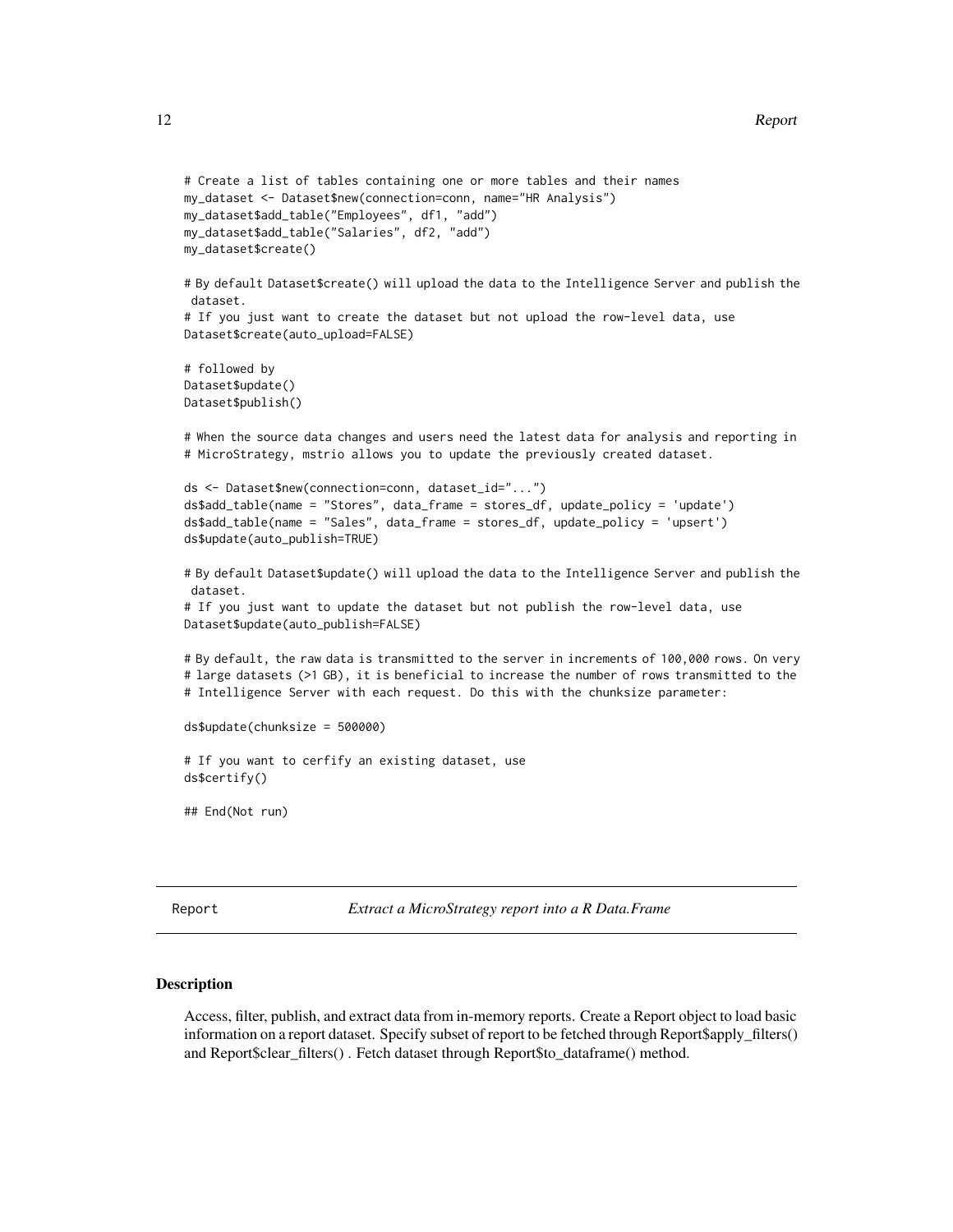#### Report that the contract of the contract of the contract of the contract of the contract of the contract of the contract of the contract of the contract of the contract of the contract of the contract of the contract of th

#### Public fields

connection MicroStrategy connection object

report\_id Identifier of a report.

parallel If TRUE, downloads report data asynchronously. FALSE by default.

name Report name.

attributes Report attributes.

metrics Report metrics

attr\_elements Report attribute elements.

selected\_attributes Attributes selected for filtering.

selected\_metrics Metrics selected for filtering.

selected\_attr\_elements Attribute elements selected for filtering.

dataframe Dataframe containing data fetched from the Report.

cross\_tab boolean for filtering cross tabbed reports logic

cross\_tab\_filters view filters for cross tab reports

instance\_id Identifier of an instance if report instance has been already initialized.

#### **Methods**

#### Public methods:

- [Report\\$new\(\)](#page-2-0)
- [Report\\$to\\_dataframe\(\)](#page-5-0)
- [Report\\$apply\\_filters\(\)](#page-5-1)
- [Report\\$clear\\_filters\(\)](#page-5-2)
- [Report\\$get\\_attr\\_elements\(\)](#page-6-0)
- [Report\\$clone\(\)](#page-3-3)

Method new(): Initialize an instance of a report.

#### *Usage:*

Report\$new(connection, report\_id, instance\_id = NULL, parallel = FALSE)

### *Arguments:*

connection MicroStrategy connection object. See Connection class.

report\_id Identifier of a pre-existing report containing the required data.

- instance\_id Identifier of an instance if report instance has been already initialized, NULL by default.
- parallel (bool, optional): If True, utilize optimal number of threads to increase the download speed. If False (default), this feature will be disabled.

Method to\_dataframe(): Extract contents of a Report into a R Data Frame.

*Usage:*

```
Report$to_dataframe(limit = NULL, callback = function(x, y) {
})
```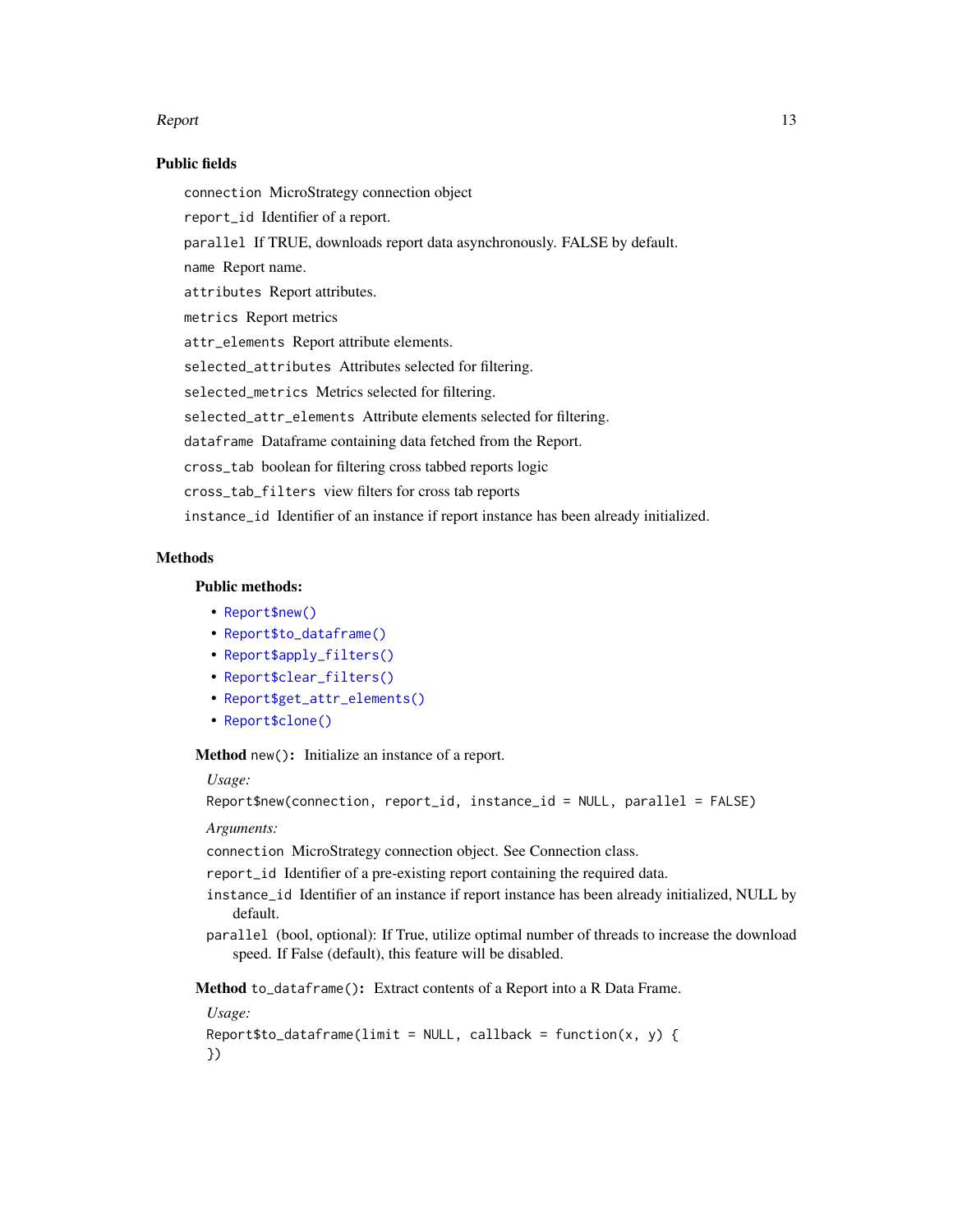*Arguments:*

- limit (int, optional): Used to control data extraction behaviour on report with a large number of rows. By default the limit is calculated automatically. If TRUE, overrides automatic limit.
- callback used by the GUI to extract the progress information

*Returns:* Dataframe with data fetched from the given Report.

Method apply\_filters(): Apply filters on the report data so only the chosen attributes, metrics, and attribute elements are retrieved from the Intelligence Server.

```
Usage:
Report$apply_filters(
  attributes = NULL,
 metrics = NULL,
 attr_elements = NULL,
  operator = "In"
)
```
*Arguments:*

- attributes (list or None, optional): ID numbers of attributes to be included in the filter. If list is empty, no attributes will be selected and metric data will be aggregated.
- metrics (list or None, optional): ID numbers of metrics to be included in the filter. If list is empty, no metrics will be selected.
- attr\_elements (list or None, optional): Attributes' elements to be included in the filter.
- operator (character, optional): Supported view filter operators are either "In" or "NotIn". This defines whether data will include ("In") or exclude ("NotIn") the supplied attr elements values.

Method clear\_filters(): Clear previously set filters, allowing all attributes, metrics, and attribute elements to be retrieved.

*Usage:* Report\$clear\_filters()

Method get\_attr\_elements(): Load all attribute elements of the Report. Accessible via Report\$attr\_elements. Fetching attriubte elements will also allow for validating attriute elements by the filter object.

*Usage:*

```
Report$get_attr_elements(limit = 50000, verbose = TRUE)
```
*Arguments:*

limit How many rows of data to fetch per request. verbose If TRUE, displays list of attribute elements.

Method clone(): The objects of this class are cloneable with this method.

*Usage:* Report\$clone(deep = FALSE) *Arguments:*

deep Whether to make a deep clone.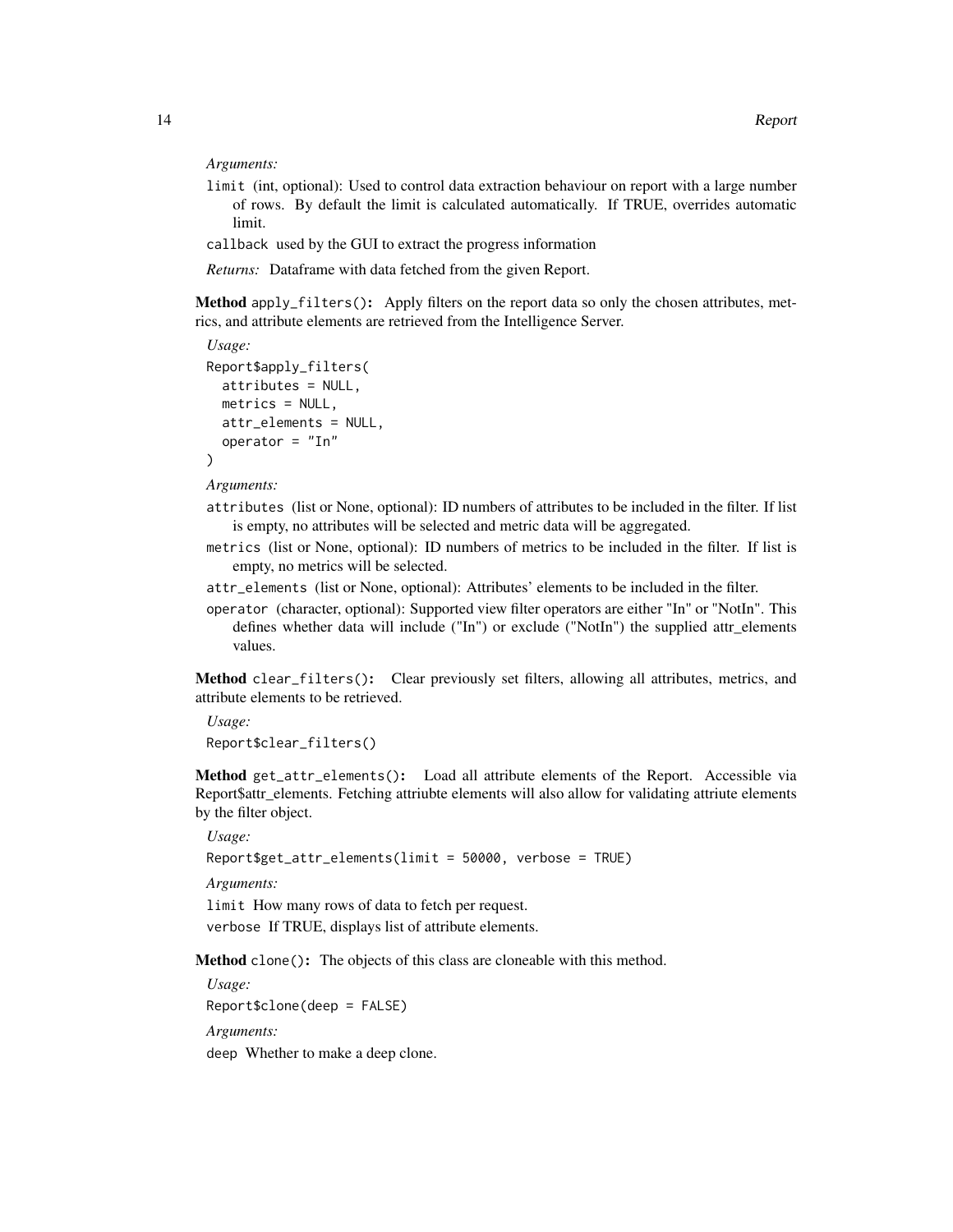#### Report to the contract of the contract of the contract of the contract of the contract of the contract of the contract of the contract of the contract of the contract of the contract of the contract of the contract of the

#### Examples

```
## Not run:
# Create a connection object.
connection = Connection$new(base_url, username, password, project_name)
# Create a report object.
my_report <- Report$new(connection, report_id)
# See attributes and metrics in the report.
my_report$attributes
my_report$metrics
my_report$attr_elements
# Specify attributes and metrics (columns) to be fetched.
my_report$apply_filters(attributes = my_report$attributes[1:2],
                           metrics = my_report$metrics[1:2])
# See the selection of attributes, metrics and attribute elements.
my_report$selected_attributes
my_report$selected_metrics
my_report$selected_attr_elements
# Clear filtering to load a full dataset.
my_report$clear_filters()
# Fetch data from the Intelligence Server.
my_report$to_dataframe()
# See the dataframe.
my_report$dataframe
## End(Not run)
```